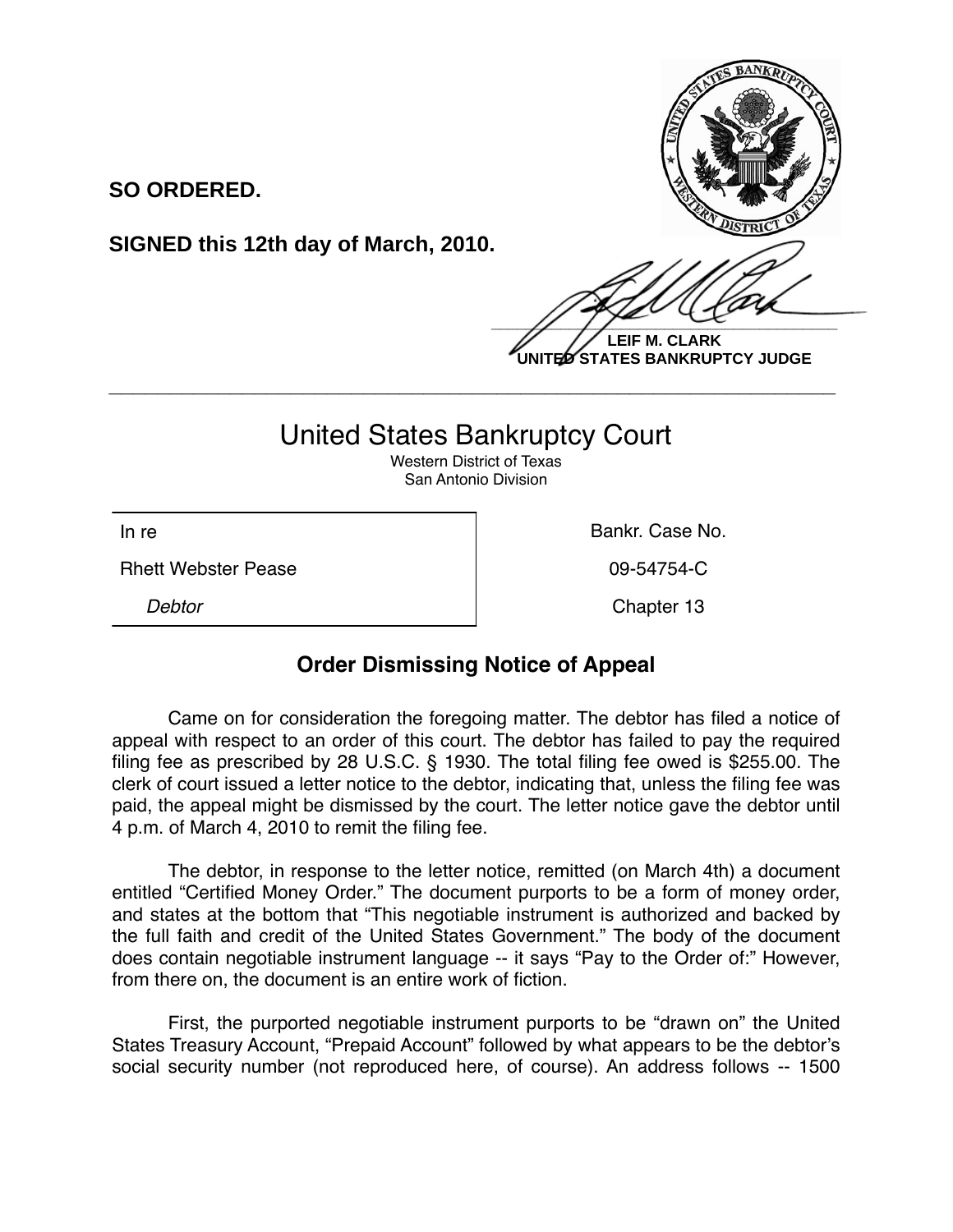Pennsylvania Avenue, NW, Washington, D.C. (that is the physical address of the Department of the Treasury).

Next, the purported negotiable instrument directs the drawee to pay to the order of "U S Treasury." This is similar to writing a check drawn on a bank, directing that the bank pay itself out of an account maintained by the drawer at that bank. The amount shown to be paid is, of course, \$255.00.

Next, the document is signed by Rhett Webster Pease (the court recognizes his signature) beneath the legend "Drawer as Agent for the Secretary." It is not clear exactly what Secretary the debtor means, though one could infer that this is intended to refer to the Secretary of the Treasury. Beneath the signature line is the identifier "Authorized Signature of Agent."

Finally, there is a "Certification of Signatory" executed by a notary (one Paula M. Boyd), to the effect that Mr. Webster "acknowledged to me that he was the authorized signatory for the above mentioned account and that he executed this instrument as an agent for the Secretary under this account."

The net effect of all of this verbiage is that Mr. Pease evidently believes that (a) he can write checks on what he claims to be his social security account, as though it were a checking account, (b) that he can issue a check right back to the treasury, since the filing fee is payable ultimately to the US government anyway, and (c) that he can act as the self-appointed agent for the Secretary of the Treasury. In this way, he claims to have satisfied his obligation to the clerk of court to pay the filing fee.

Mr. Pease is wrong on all counts. There is no "account" with the Department of the Treasury with money deposited in it for him, ready for either his withdrawal on demand or his direction to pay another using funds otherwise payable to him on demand. That is what a checking account is, essentially. That is not what a social security account is, however. Social Security is an entitlement program, subject to all the conditions that any public right may be subjected to. One can receive payment as of right from the government for social security benefits, as and when one qualifies -- one is determined to be disabled, or one has turned 65, or the like. The government is under obligation to pay only when those conditions are met. The social security "account" is not a "pay on demand" account, as is an ordinary checking account.

Mr. Pease also misapprehends who the payee is as well. United States Courts is a separate branch of government from the Department of the Treasury. While its operations are in fact funded with federal tax dollars, it receives those funds only pursuant to appropriations by Congress, which takes literally an Act of Congress to accomplish. The Department of the Treasury is not authorized to issue to the courts any funds other than as appropriated by Congress. Mr. Pease's "directive" that Treasury issue \$255 to United States Courts, directly or indirectly, cannot be honored because it is not part of any appropriations bill passed by Congress.